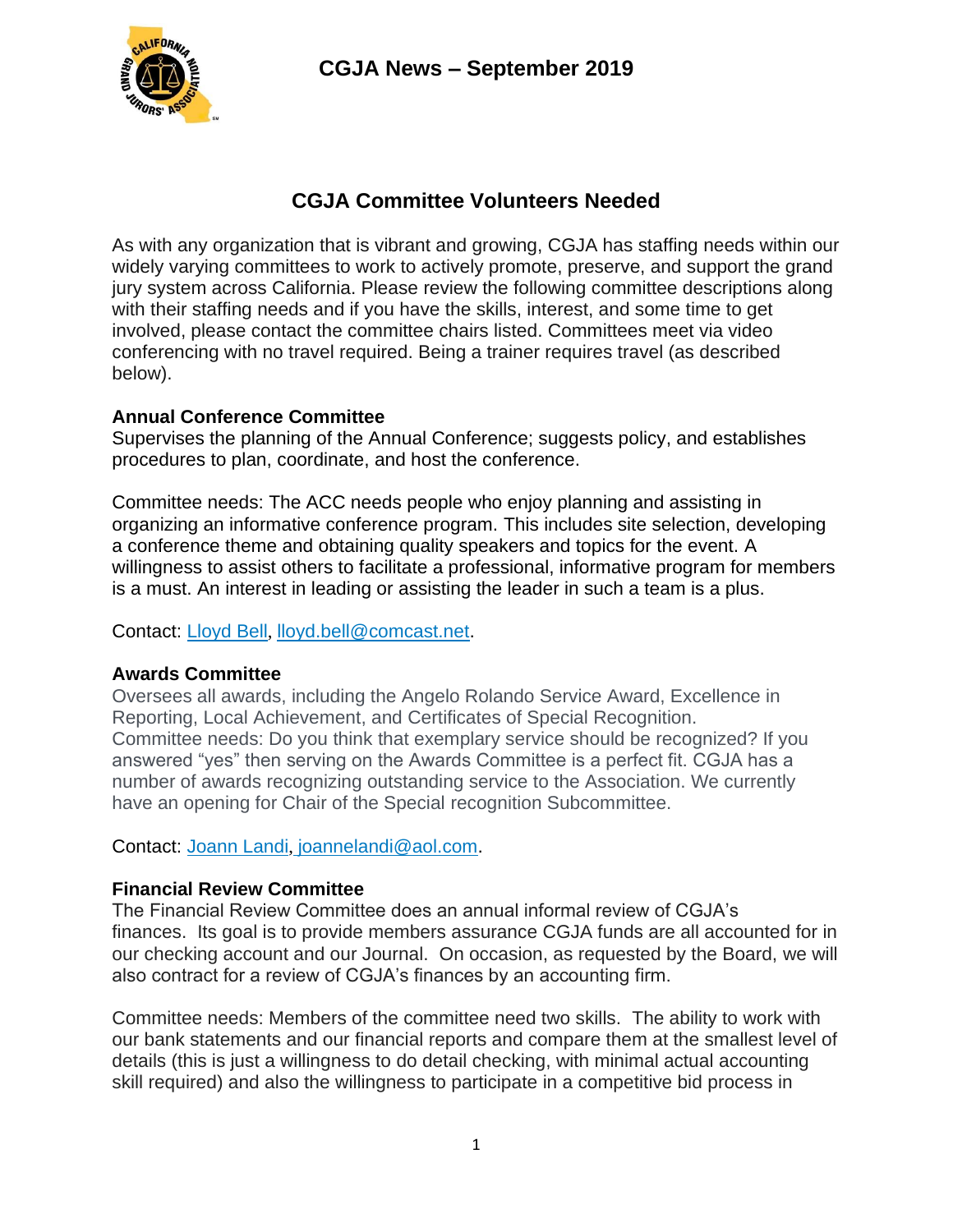

selecting an accounting firm (needed approximately once every five years). Perseverance at detail work for a short time is the bottom line.

Contact: [Rich Knowles](mailto:grichthek@gmail.com), [grichthek@gmail.com.](mailto:grichthek@gmail.com)

#### **Membership Relations Committee**

Recruits new members; recruits ongoing member renewals; maintains CGJA databases; promotes, guides, and supports chapter formation; facilitates the exchange of information among chapters; oversees the CGJA volunteer program.

Committee needs: People with the desire and hopefully background or skills to work in at least one of the above activities. We are also looking for database management skills.

Contact: [Jim Ragan](mailto:jimragan@charter.net), [jimragan@charter.net.](mailto:jimragan@charter.net)

### **Public Relations Committee**

Communicates and maintains relations with CGJA members, chapters, and independent grand jurors' associations, media sources, and the general public. Activities include the CGJA website, social media, the bimonthly Grand Jurors' Journal, other news periodically to members, and multiple efforts to promote grand jury awareness throughout the state.

Committee needs: People with the desire and hopefully background or skills to work in at least one of the above activities. Our most urgent need is for someone to become our social media force. And we are always looking for people who can help us promote the grand jury with the media.

Contact: [Jim Ragan](mailto:jimragan@charter.net), [jimragan@charter.net.](mailto:jimragan@charter.net)

#### **Training Committee**

The Training Committee (TC) is responsible for all aspects of the development and delivery of the CGJA training program for new grand jurors, alternates, forepersons and pro tems, legal advisors, judges, and court personnel. TC responsibilities include curriculum development, planning and handling of logistics for all CGJA's training events, and the selection and development of new CGJA trainers. These tasks are handled by several subcommittees.

CGJA trainers and subcommittee members are not necessarily members of the Training Committee, but are welcome to attend meetings.

Committee needs:

1) Administrative help for the CGJA Training program – someone willing to assist the Training Committee Chair with administrative tasks, including: organization of training venues and schedule; communications with courts, counties, and grand juries;